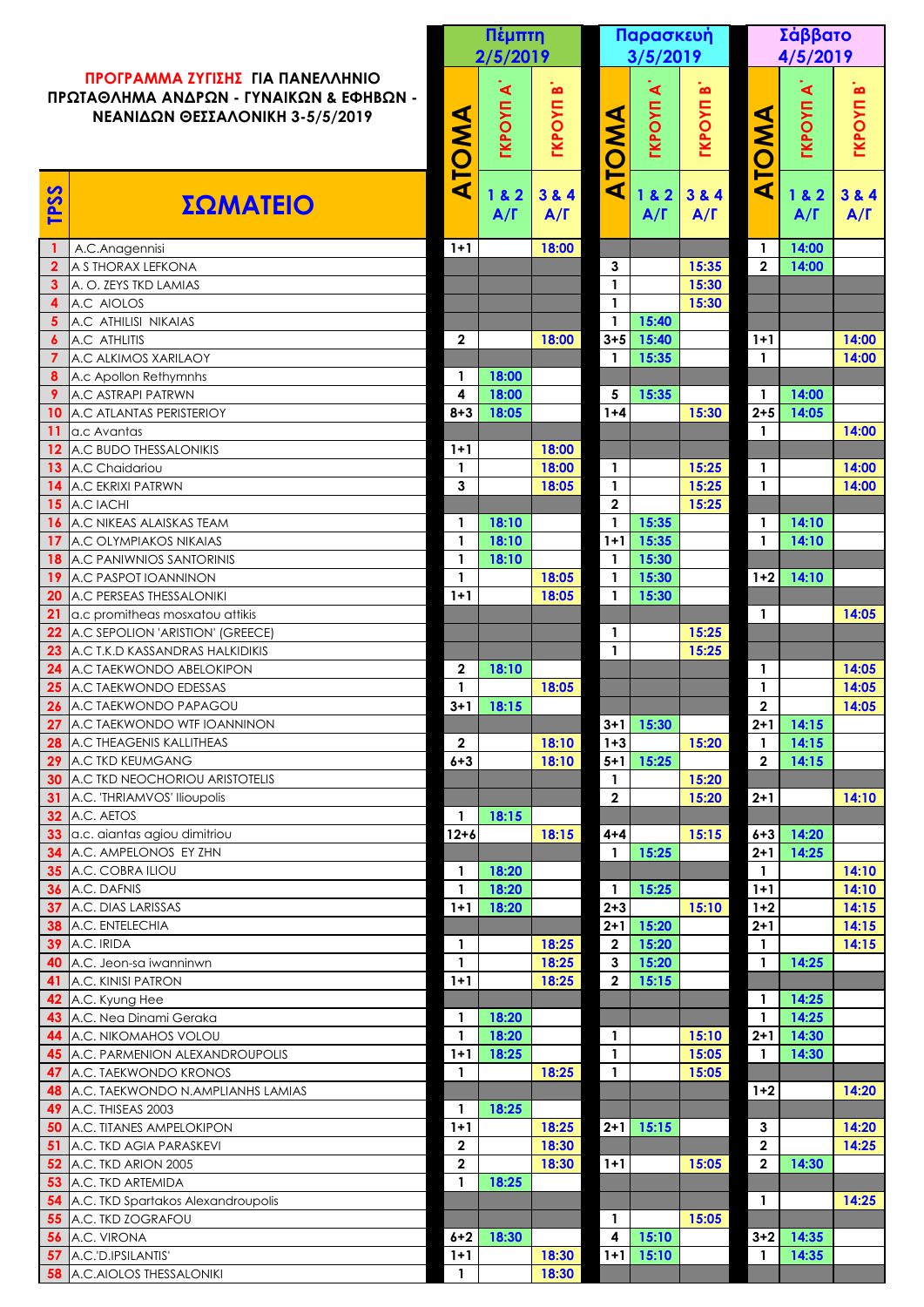| 59       | A.C. ASTERAS LOUTRAKIOU                                                     |                  |                |                |                              |                |       |                          |                | 14:25 |
|----------|-----------------------------------------------------------------------------|------------------|----------------|----------------|------------------------------|----------------|-------|--------------------------|----------------|-------|
| 60       | A.C.MAKEDONIKI ASPIDA KOUFALION                                             | $\mathbf{2}$     | 18:35          |                |                              |                |       | $\mathbf{2}$             |                | 14:25 |
| 61       | A.C.MITILINI                                                                | $1 + 2$          | 18:35          |                | $1 + 2$                      |                | 15:00 |                          |                |       |
| 62       | A.C.NEMESIS ATHENS                                                          |                  |                |                | $1+1$                        |                | 15:00 |                          |                |       |
| 63       | A.C.Taekwondo Genesis Giannitson                                            | $\mathbf{1}$     |                | 18:30          | $\mathbf{1}$                 | 15:10          |       | $\mathbf{1}$             |                | 14:30 |
| 64       | A.C.TAEKWONDO POLIGIROU                                                     |                  |                |                | $1+1$                        |                | 14:55 | $\mathbf{1}$             |                | 14:30 |
| 65       | A.C.TAEKWONDO W.T.F. PROMAXOS ORESTIADAS                                    |                  |                |                | $\boldsymbol{2}$             | 15:05          |       | $\overline{\mathbf{1}}$  |                | 14:30 |
| 66       | A.G.O DYT. ATTIKIS POSEIDON                                                 | $2 + 2$          | 18:35          |                |                              |                |       |                          |                |       |
| 68       | A.G.S IRAKLIS ANO TOUBAS<br>A.G.S TAE KWON DO KAVALAS 2009                  |                  | 18:40          |                | $\mathbf{1}$<br>$\mathbf{1}$ | 15:05<br>15:05 |       | $1 + 1$                  | 14:35<br>14:40 |       |
| 69       | a.g.s. korydallou                                                           | $\mathbf{2}$     |                | 18:35          | 4                            |                | 14:55 | $\mathbf{1}$             | 14:40          |       |
| 70       | <b>A.K ORESTIADAS</b>                                                       |                  |                | 18:35          | $\mathbf{1}$                 |                | 14:55 |                          |                |       |
| 71       | A.K.POLEMIKWN TEXNWN LAMIAS                                                 | $\mathbf{1}$     |                | 18:35          |                              |                |       |                          |                |       |
| 72       | A.M.P.G.O O MAKEDONIKOS                                                     |                  |                |                | $\mathbf{1}$                 |                | 14:50 | $\mathbf{1}$             |                | 14:30 |
| 73       | A.M.S PIGMI PANAITOLIOU                                                     |                  |                |                | $\mathbf{1}$                 |                | 14:50 | $\mathbf{1}$             |                | 14:30 |
| 74       | A.O TKD IRAKLIS SERRWN                                                      |                  |                |                |                              |                |       | $\boldsymbol{2}$         |                | 14:30 |
| 75       | A.O. AIANTAS ASYRMATOU                                                      |                  |                |                |                              |                |       |                          |                | 14:35 |
| 76       | A.O.G TKD Alexandroupolis                                                   |                  | 18:40          |                | $\boldsymbol{2}$             | 15:05          |       | $\mathbf{1}$             |                | 14:35 |
| 77       | A.O.G. Pigasos Analipseos                                                   |                  |                |                | $2 + 3$                      | 15:00          |       |                          |                |       |
| 78       | la.s andria                                                                 |                  |                |                | $\mathbf{1}$                 |                | 14:50 |                          |                |       |
| 79       | A.S ATROTOS                                                                 |                  |                |                | $\boldsymbol{2}$             | 14:55          |       | $1 + 3$                  | 14:40          |       |
| 80       | A.S ELPIDES SERRON                                                          |                  |                |                |                              |                |       |                          | 14:45          |       |
| 81<br>82 | <b>A.S EUOSMOS</b><br>A.S filippos alexandrias                              | $\overline{2}$   | 18:40          |                | $\mathbf{1}$                 |                | 14:50 | $2 + 1$                  | 14:45          | 14:35 |
| 83       | A.S LEON THESSALONIKIS                                                      |                  |                |                | $\mathbf{1}$                 |                | 14:50 |                          |                | 14:35 |
| 84       | A.S MIRMIDONES PEIRAIA                                                      |                  |                |                |                              |                |       | 1                        |                | 14:35 |
| 85       | A.S OLYMPIADA 2000                                                          | $\boldsymbol{2}$ |                | 18:35          | $\mathbf{1}$                 | 14:55          |       |                          |                |       |
|          | <b>A.S ORFEAS ALEXANDROUPOLIS</b>                                           | $\mathbf 2$      |                | 18:40          |                              |                |       | $\boldsymbol{2}$         | 14:45          |       |
| 87       | a.s spartacos vrilission                                                    | $\mathbf{1}$     |                | 18:40          | $\overline{2}$               |                | 14:45 | $\overline{2}$           | 14:45          |       |
| 88       | A.S TAEKWONDO CHRISOUPOLIS                                                  |                  |                |                |                              |                |       | $\overline{2}$           |                | 14:40 |
| 89       | A.S. AGONAS                                                                 | $\mathbf{1}$     | 18:45          |                | $\mathbf{1}$                 |                | 14:45 | $1+1$                    |                | 14:40 |
| 90       | A.S. ASPIS EVOSMOU                                                          |                  | 18:45          |                |                              |                |       |                          |                |       |
| 91       | A.S. DANAOS ORAIOKASTROU                                                    | $1 + 2$          | 18:45          |                | $\mathbf{1}$                 | 14:55          |       |                          |                |       |
| 92       | <b>A.S. DYNAMI PATRWN</b>                                                   | $2 + 3$          |                | 18:40          | $2 + 1$                      |                | 14:45 |                          |                |       |
| 93       | A.S. ELPIDOS POLIXNI                                                        |                  |                | 18:45          | $\mathbf{1}$                 | 14:55          |       |                          | 14:50          |       |
| 94       | A.S. Ethnikos 95<br>A.S. FILIPPOS GIANNITSON                                | $\mathbf{1}$     |                | 18:45<br>18:45 | $\overline{2}$               | 14:55          |       | $\mathbf 1$              | 14:50          |       |
| 95<br>96 | A.S. GERAKAS                                                                | $\mathbf{2}$     | 18:50          |                |                              |                |       |                          |                |       |
| 97       | la.s. kaisarianis                                                           | $\mathbf 2$      | 18:50          |                | $4 + 1$                      | 14:50          |       | $1+1$                    |                | 14:40 |
| 98       | a.s. makedones                                                              | $\mathbf{2}$     | 18:50          |                | $2 + 1$                      |                | 14:40 |                          |                | 14:40 |
| 99       | A.S. MAXITES THESSALONIKIS                                                  |                  | 18:50          |                | $\mathbf{1}$                 |                | 14:40 |                          |                |       |
|          | <b>100</b> A.S. MONOMAXOS                                                   |                  |                |                | $\mathbf{1}$                 |                | 14:40 |                          |                |       |
|          | <b>101</b> A.S. OI ATRWTOI ANO LIOSIWN                                      |                  |                |                | $\mathbf{1}$                 |                | 14:40 |                          |                |       |
|          | <b>102 A.S. ORESTIS VASILIS XANTHIS 2004</b>                                | $\mathbf{1}$     |                | 18:45          |                              |                |       |                          |                |       |
|          | <b>103</b> A.S. PANELLINIOS                                                 |                  |                | 18:45          |                              |                |       | 1                        |                | 14:45 |
|          | <b>104</b> A.S. PARADOSIAKO TAEKWONDO DRAMAS                                | $\mathbf{1}$     |                | 18:45          |                              |                |       |                          |                |       |
|          | <b>105</b> A.S. Polemikon Texnon SATZA                                      | 1                |                | 18:50          | $1+1$                        | 14:50          |       | $\mathbf{1}$             |                | 14:45 |
|          | <b>106 A.S. SANTORINIS LEONTES</b>                                          |                  | 18:55          |                |                              |                |       |                          |                |       |
|          | <b>107 A.S. SARISA</b><br><b>108 A.S. TAEKWONDO KALLIMAXOS DIDIMOTEIXOU</b> | $1+1$            | 18:55          |                |                              |                |       |                          |                |       |
|          | <b>109 A.S. TAEKWONDO KERATSINIOU</b>                                       |                  | 18:55          |                | $\mathbf 1$<br>$\mathbf{2}$  | 14:45<br>14:45 |       |                          |                |       |
|          | 110 A.S. TAEKWONDO MENEMENIS                                                | $2 + 2$          | 19:00          |                |                              |                |       | $1+2$                    | 14:50          |       |
|          | <b>111</b> A.S. TIGERS                                                      |                  |                |                | $2 + 1$                      | 14:45          |       |                          | 14:50          |       |
|          | 112 A.S. TKD AGIOS GEORGIOS DIDIMOTIXOU                                     |                  |                |                |                              |                | 14:40 | $\overline{2}$           | 14:55          |       |
|          | <b>113 A.S. TKD ATLANTAS PROSOTSANIS DRAMAS</b>                             |                  |                |                | $2 + 1$                      |                | 14:35 | $\mathbf{1}$             | 14:55          |       |
|          | <b>114</b> A.S. TKD EVOEWN ISXYS                                            |                  |                |                | $\mathbf{3}$                 | 14:40          |       | $\mathbf{1}$             |                | 14:45 |
|          | 115 A.S. TKD PELOPIDAS                                                      |                  |                |                | $\mathbf{1}$                 |                | 14:35 | 1                        |                | 14:45 |
|          | 116 A.S. ATHLITIKI DINAMI                                                   |                  |                |                |                              |                |       | $\overline{\phantom{a}}$ |                | 14:45 |
|          | 117 a.s.athlos kilkis                                                       |                  |                |                | 4                            |                | 14:35 | $\mathbf{1}$             |                | 14:50 |
|          | <b>118</b> A.S.DIAS IOANNINWN                                               | $1 + 3$          |                | 18:50          | $1 + 1$                      |                | 14:30 | $3 + 3$                  |                | 14:50 |
|          | 119 a.s. dourios                                                            | $\mathbf{1}$     |                | 18:55          | $\overline{2}$               | 14:40          |       |                          |                |       |
|          | 120 A.S.IFAISTOS                                                            | $\mathbf 2$      |                | 18:55          | $2 + 3$                      | 14:30          |       |                          |                |       |
|          | 121 A.S.LARISAS                                                             | $\mathbf{1}$     |                |                | 3<br>$2+2$                   | 14:30          | 14:30 | $2 + 2$                  | 14:55          |       |
|          | <b>122</b> A.S.N.IONIAS ATTIKIS<br>123 A.S.NEA FLOGA                        | $4 + 1$          | 19:00<br>19:05 |                | $\mathbf{1}$                 | 14:25          |       | $\mathbf{1}$             |                | 14:55 |
|          | 124 A.S. PANORAMATOS                                                        | $\mathbf 1$      | 19:05          |                |                              |                |       |                          |                |       |
|          | 125 A.S.POL.T.V.OI PAMMAXOI                                                 |                  |                |                | 1                            | 14:25          |       |                          |                |       |
|          | 126 a.s.spartakos                                                           |                  |                |                | $1+1$                        | 14:25          |       |                          |                |       |